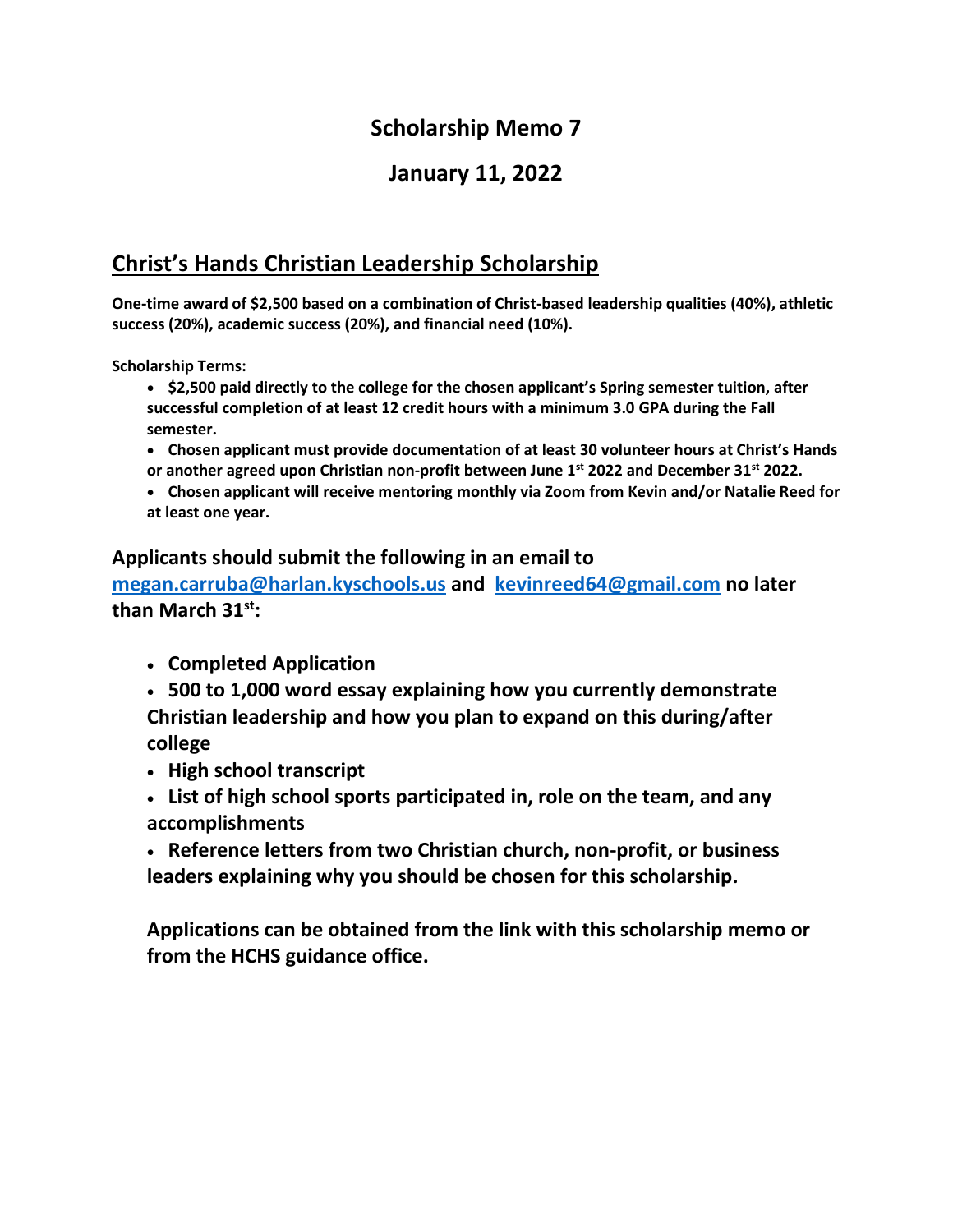#### **Harlan Conservation District**

#### **J. Clark Metcalfe Memorial Scholarship**

**\*One time 1,000.00 scholarship awarded to a graduating senior from Harlan County High School or Harlan High School.**

**\*Scholarship is intended for a student pursuing a course of study in some type of natural resources field.**

**Application can be printed from the HCHS website under the scholarship section.**

**Deadline: Return application to the Harlan County Conservation District at 106 S Cumberland Avenue, Harlan, KY by March 31, 2022.**

#### **Ed Miracle Scholarship Foundation**

**Amount: \$1000.00**

**Student must live in Harlan County and be a child/grandchild/relative of a past Lynch High School student.**

**Applicants must be average to excellent students who have been accepted by a college, and have a need for financial assistance to attend college.**

**Deadline: February 27, 2022.**

**Applications must be returned to the HCHS guidance office by noon on February 27, 2022. No late applications will be accepted.**

**Applications are available at the link provided on the HCHS scholarship page.**